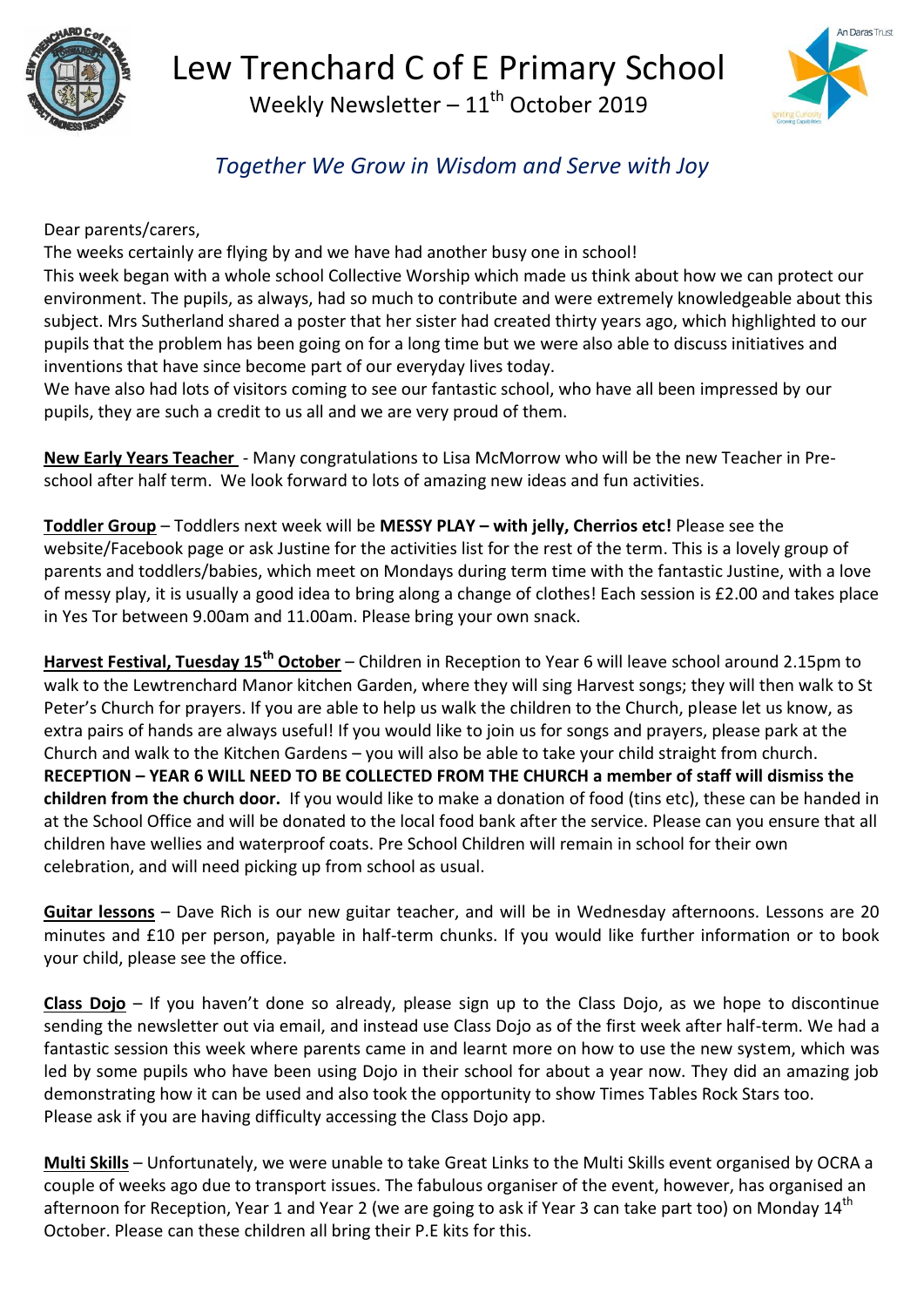**Coding After School Club** – We have had a query from a local company, South West Coding, to see if we would be interested in holding a Coding After School Club to start after half-term. Sessions would be an hour and would cost £5 per child. If your child would like to do this, please could you let the office or class teacher know as soon as possible, as we will only book this with them if there is interest.

**Wear it Pink –** For a donation on Friday 18<sup>th</sup> October children can come to school in non-uniform with a hint of pink (please do not buy anything specially - a badge, sticker, sock etc will be fine). All money raised will be donated to Wear it pink – Breast cancer now. Cakes and biscuits will be available after school for a small donation.

**Pumpkins** – Pumpkins are now available outside school. All monies raised will go to the Friends of Lew Trenchard Primary School.

**SchoolMoney Payments** – A reminder that all payments for School Dinners should be made in advance, or paid off in full *as soon as possible*. If you have any issues with payment or access to the website, please see the office and they will help where they can. Please could we ask that there are no outstanding amounts due over half-term. Thank you.

**Fire Safety Talks** – We have arranged Fire Safety talk for Fox Tor and Brentor on the morning of 14<sup>th</sup> November. This is an opt service, so you only need to return the slip attached to the letter (sent out in bags, but spare ones in the office if needed) if you DO NOT want your child to take part.

**Jumble Sale** – The FLS are organising a Jumble Sale for the 30<sup>th</sup> November at the Lewdown Victory Hall, if you are available to help on this day, please let us know, we really do appreciate all the help we can get at these events and it is this help that ensures these events are a success. If you have any donations of jumble items (Clothes, Bric a Brac, Toys, Shoes etc), these can be handed in at school, and will be collected for storage elsewhere. Alternatively, if they are setting up in the hall the night before, items can be dropped there then, just please let us know that you are planning this.

**Individual and Family School Photos** – These are booked in for the morning of the 5<sup>th</sup> November.

**Flu Vaccines** – We have sent out letter regarding this years' Flu Vaccine booked in on the afternoon of the 5<sup>th</sup> November. Consent/decline of this can be done via the website on the letter.

**Free School Meals** – A quick reminder that Free School Meals not only entitle your child to Free School Meals, but can also provide the school with extra funding for your child to go towards other areas of learning. If you think that you may be entitled to Free School Meals, even if your child brings a packed lunch every day, you can follow either of the links below:

<https://www.devon.gov.uk/educationandfamilies/school-information/school-meals> [https://oneonline.devon.gov.uk/CCSCitizenPortal\\_LIVE/Account/Login?ReturnUrl=%2fCCSCitizenPortal\\_live](https://oneonline.devon.gov.uk/CCSCitizenPortal_LIVE/Account/Login?ReturnUrl=%2fCCSCitizenPortal_live)

**Johnny Cowling at Strawberry Fields** – Friday 8<sup>th</sup> November 2019 at 7.30pm. Tickets £12.50 including a pasty. Music from Lee Marshall. Tickets available from Lifton Stores and David Parish Menswear or by calling 01566 783 550. See posters for more information.

**P.E Kit** – Please can parents support their children in remembering their P.E kits for P.E. This takes place on a Wednesday (Zumba) and Thursday (Argyle). Children will need shorts/leggings, a t-shirt, trainers and a jumper if the weather is cooler. It is also a good idea for children to have a bottle of water at school, especially on P.E days.